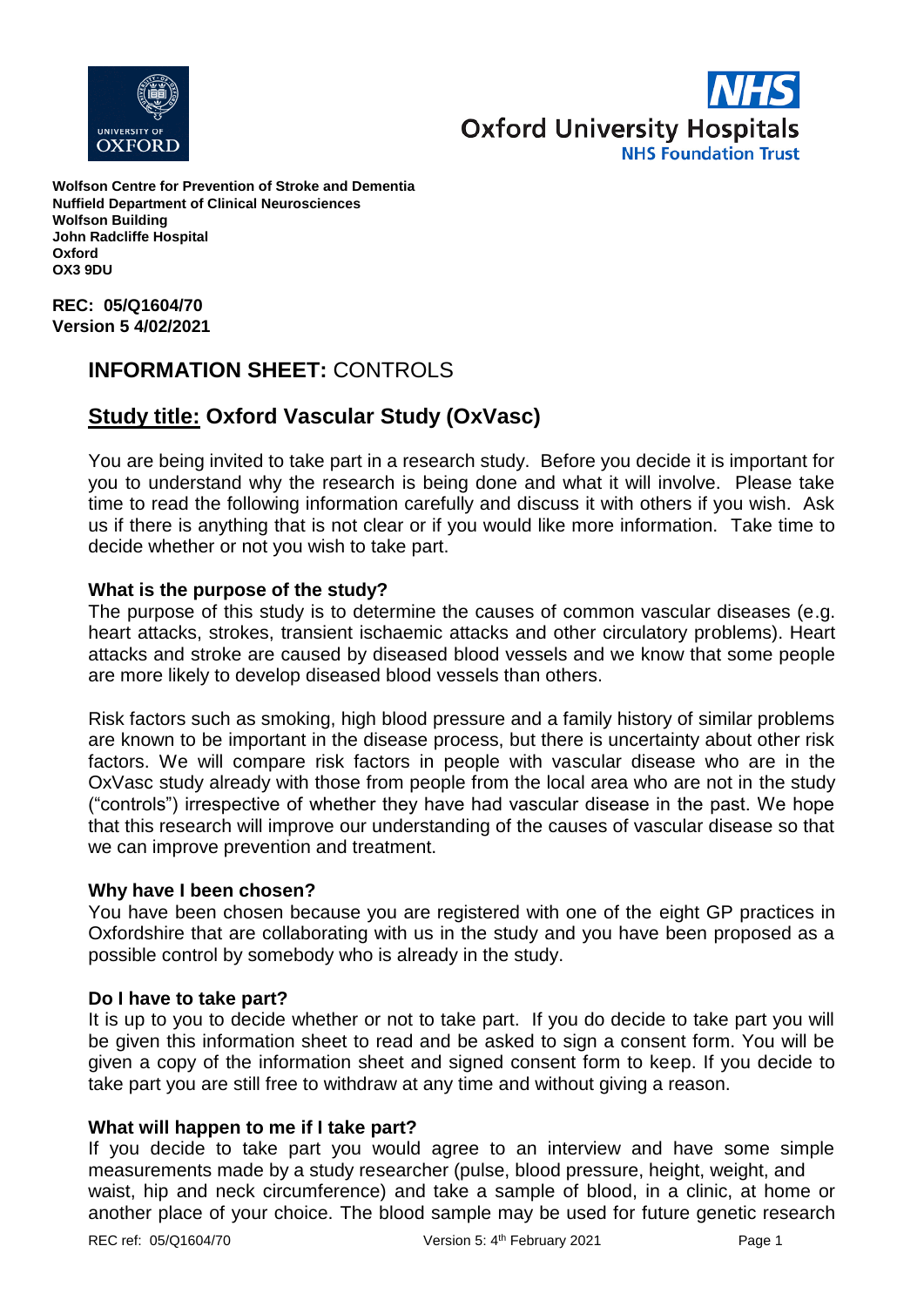aimed at understanding the genetic influences on vascular disease but would not have implications for you personally. In addition, we will measure the blood flow in arteries in your head and neck with a non-invasive ultrasound probe, similar to those used in pregnant women before birth. We would also like to gather some information on previous blood pressure measurements and other risk factors for vascular disease from your GP notes. All the information collected will be completely confidential.

If you are invited to a clinic, these take place in the Centre for Prevention of Stroke and Dementia at the John Radcliffe hospital site and follow Oxford University Hospitals NHS Trust infection control guidelines.

### **What are the possible disadvantages and risks to taking part?**

You will be required to give a blood sample from your arm, which might cause mild transient discomfort. There are no additional risks involved.

## **What are the possible benefits of taking part?**

We hope that the information we get from this study will help us to improve the prevention and treatment of vascular disease better. Any previously unrecognised medical conditions, such as high blood pressure, that we find during the interview or examination will be explained to you so that you can have these assessed by your GP.

## **What if something goes wrong?**

The University of Oxford, as Sponsor, has appropriate insurance in place in the unlikely event that you suffer any harm as a direct consequence of your participation in this study. NHS indemnity operates in respect of the clinical treatment which is provided.

If you wish to complain about any aspect of the way in which you have been approached or treated during the course of this study, you should contact Professor Peter Rothwell, Tel no: 01865 231603, email: [peter.rothwell@ndcn.ox.ac.uk](mailto:peter.rothwell@ndcn.ox.ac.uk) or you may contact the University of Oxford, Clinical Trials and Research Governance (CTRG) office at [ctrg@admin.ox.ac.uk](mailto:ctrg@admin.ox.ac.uk)

# **Will my taking part in this study be kept confidential?**

All information that is collected about you during the course of the research will be kept strictly confidential.

Responsible members of the University of Oxford may be given access to data for monitoring and/or audit of the study to ensure we are complying with regulations.

#### **What will happen to the results of the research study?**

It is likely that the results of this study will be published in medical journals after completion of the research. If you decide to take part in the study you will not be identified in any report.

# **What will happen to the blood sample I give?**

The blood sample you provide as part of this study will be used for research purposes and will also include genetic research aimed at understanding genetic influences on vascular disease in general but will not have any implications for you personally.

To keep your information confidential your blood sample and any information recorded about you in this study will be 'de-identified' and assigned a study code. However, for genetic research your DNA is unique to you so it can never be completely anonymous. Your anonymised blood sample will be used mainly by local researchers but ethically approved research projects may take place in hospitals, universities or non-profit institutions world-wide.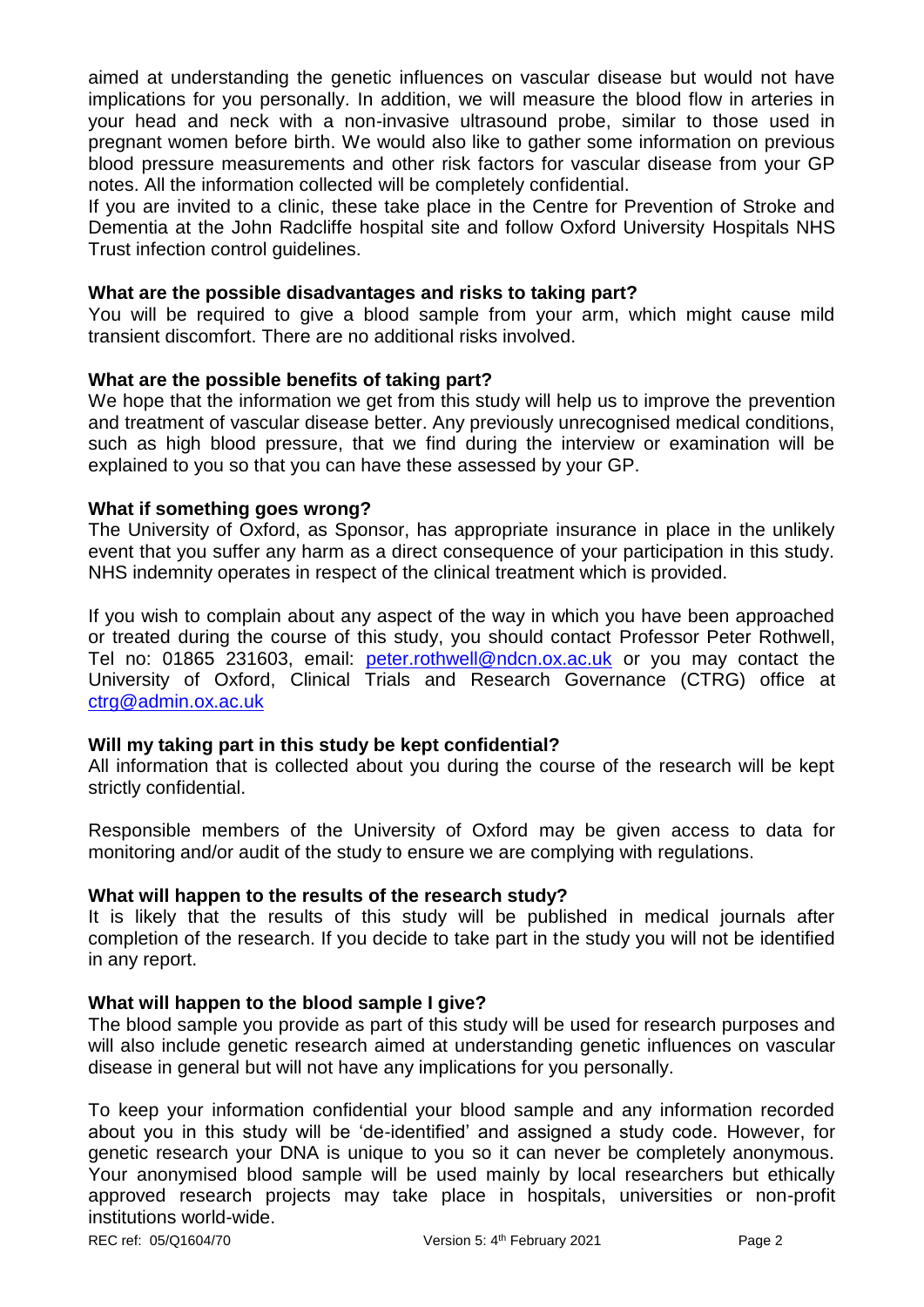All blood samples will be stored in freezers in the laboratory at the Wolfson Centre for Stroke and Prevention and if you agree to your sample being used in future research your consent form will be held until the blood sample is used up or destroyed.

## **What will happen to my data?**

Data protection regulation requires that we state the legal basis for processing information about you. In the case of research, this is 'a task in the public interest.' The University of Oxford is the sponsor for this study, based in the United Kingdom, is the data controller and is responsible for looking after your information and using it properly. We will be using information from you and your medical records and also NHS Digital (for linkage between study data and civil registration data) using the minimum personally-identifiable information possible (name, date of birth and NHS number).

We will keep identifiable information about you for ten years after your recruitment to the study. This excludes any research documents with personal information, such as consent forms, which will be held securely at the University of Oxford for 25 years after the end of the study. If you agree to your details being held to be contacted regarding future research, we will retain a copy of your consent form until such time as your details are removed from our database but will keep the consent form and your details separate.

The study team will use your name, NHS number, home address, and contact details to contact you about the research study e.g. to make sure that relevant information about the study is recorded, to oversee the quality of the study or to invite you for further research,

Data protection regulation provides you with control over your personal data and how it is used. When you agree to your information being used in research, however, some of those rights may be limited in order for the research to be reliable and accurate. Further information about your rights with respect to your personal data is available at *https://compliance.admin.ox.ac.uk/individual-rights*

More information on how we use your data is available on our website *[www.ndcn.ox.ac.uk/research/oxvasc](../www.ndcn.ox.ac.uk/research/oxvasc )*

If you are dissatisfied with the way we use your personal information, you have a right to raise any issues or lodge a complaint with the University of Oxford's compliance team at *<https://compliance.admin.ox.ac.uk/individual-rights>* or directly with the Information Commissioner's Office as a supervisory authority at:

*[https://ico.org.uk/for-organisations/guide-to-data-protection/guide-to-the-general-data](https://ico.org.uk/for-organisations/guide-to-data-protection/guide-to-the-general-data-protection-regulation-gdpr/individual-rights/right-to-be-informed/)[protection-regulation-gdpr/individual-rights/right-to-be-informed/](https://ico.org.uk/for-organisations/guide-to-data-protection/guide-to-the-general-data-protection-regulation-gdpr/individual-rights/right-to-be-informed/)*

# **Who is organising and funding the research?**

This research is being organised by Professor Rothwell, Wolfson Centre for Prevention of Stroke and Dementia, University of Oxford in collaboration with the Department of Primary Health Care, the Department of Cardiology and your participating General Practice. The study is funded by the Wellcome Trust and the NIHR Biomedical Research Centre, Oxford.

#### **Who has reviewed the study?**

The Oxfordshire Research Ethics Committee A has approved the study.